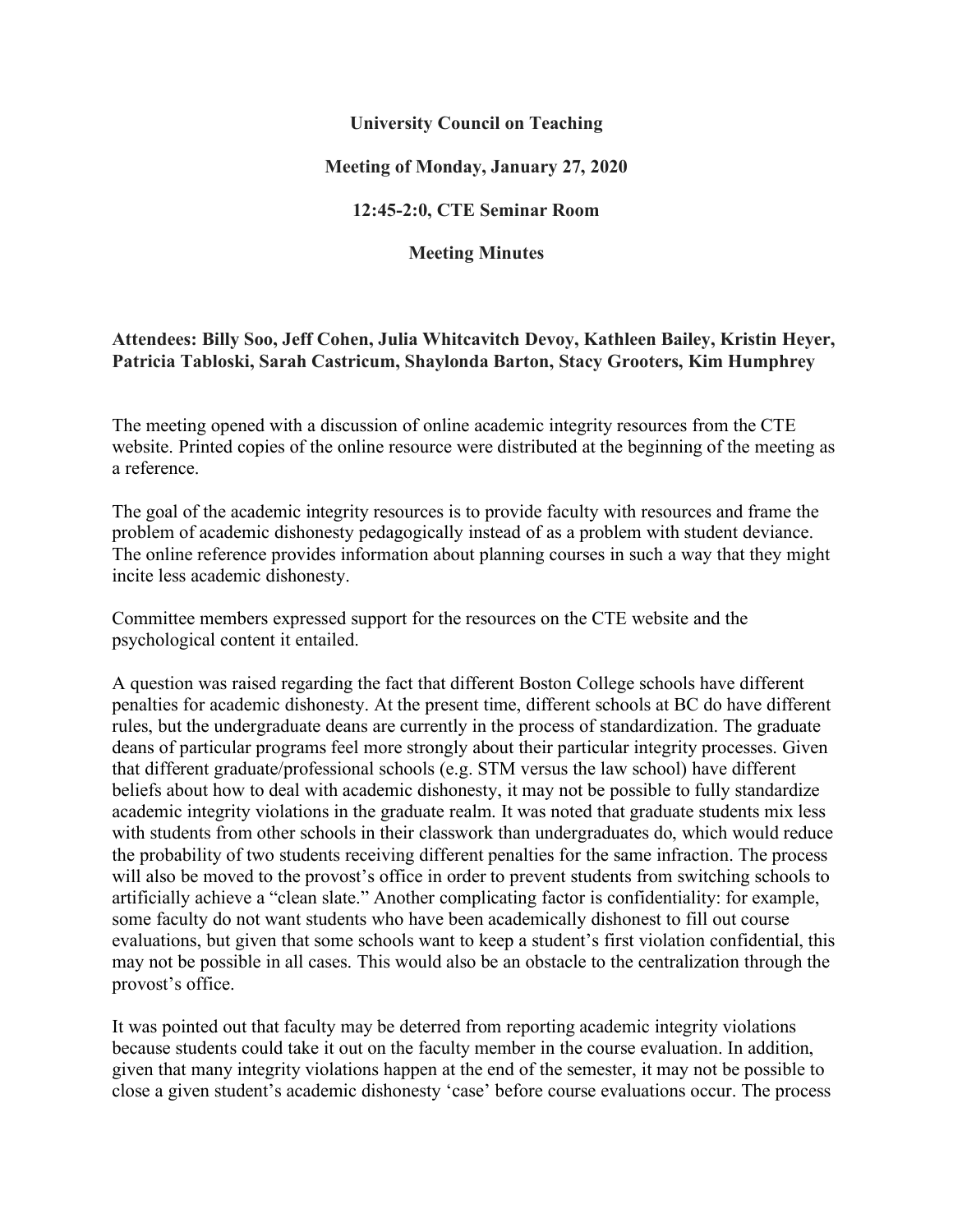of investigating plagiarism is long, but students are notified immediately that they have been reported. As a result, a student could fill out an evaluation while knowing they have been reported but before being 'convicted,' and so have means and motive to slander the professor. One suggested solution, to which many committee members responded affirmatively, was that if a student was 'convicted' of an academic integrity violation, their course evaluation would be deleted. This would not fully solve the problem, as faculty would still be vulnerable to negative reviews if they mistakenly thought a student had plagiarized.

The meeting next turned to the question of how to spend the \$28,000 left over in the UCT's budget. First-Year Experience cohorts did not have any ideas to spend the money given the short time frame. One committee member asked about spending the money on an ETD keynote. The ETD keynote is still within budget and would certainly not need the \$28,000 in full, which would allow the group to spend some of the money elsewhere. The conversation then turned to another option: grants to faculty for student-facing projects. The two options were Inclusive Excellence grants and Student Well-being grants. Inclusive Excellence grants were successful last year and Student Well-being grants are a new idea, but a project the UCT has been working on for several months. Inclusive Excellence grants could have an open call this semester, though the time limit is an obstacle given that faculty members would need to spend the money by the end of this fiscal year (by May 15, 2020). Student well-being grants are similar to the inclusive excellence grants and there exists a precedent on how to administer them. Faculty who applied to Inclusive Excellence grants could likely similarly apply to student well-being grants. The final existing option for how to spend the money is support for travel to teaching conferences and workshops, which was rejected..

A new suggestion was then raised: spend the money to provide more support to part-time faculty. This money would add to an existing program, and go to professional development related to their BC teaching, for example purchasing books for classes or attending conferences. Last year, starting in January, this program spent approximate \$8000 in one semester. This year they have already spent \$16,000. Each professor who applies receives up to \$750, so this project would need no more than \$7500-\$10000 additionally for this year. Committee members expressed support for this idea, as these are individuals who do a lot of teaching at BC and find themselves in precarious positions. \$8,000 was approved to fund grants for part-time faculty, and will be administered by the Provost's Office.

One committee member expressed support for the inclusive excellence grants or student wellbeing grants, as they align well with BC's mission. One suggestion was to stagger the deadlines for part-time faculty grants and inclusive excellence/student well-being grants to allocate money for the part-time faculty first and then, if any funds are left over, transfer them to the other grant pool. A subcommittee will be needed to read the grant proposals, and decide on awards.

One committee member asked for an example of something a student well-being grant would fund. Examples were conference funding, dinner with students, or seminars about stress and selfcare.

One committee member suggested revising the grant to be called student well-being and student formation. There is an existing grant for research into formative development, but student